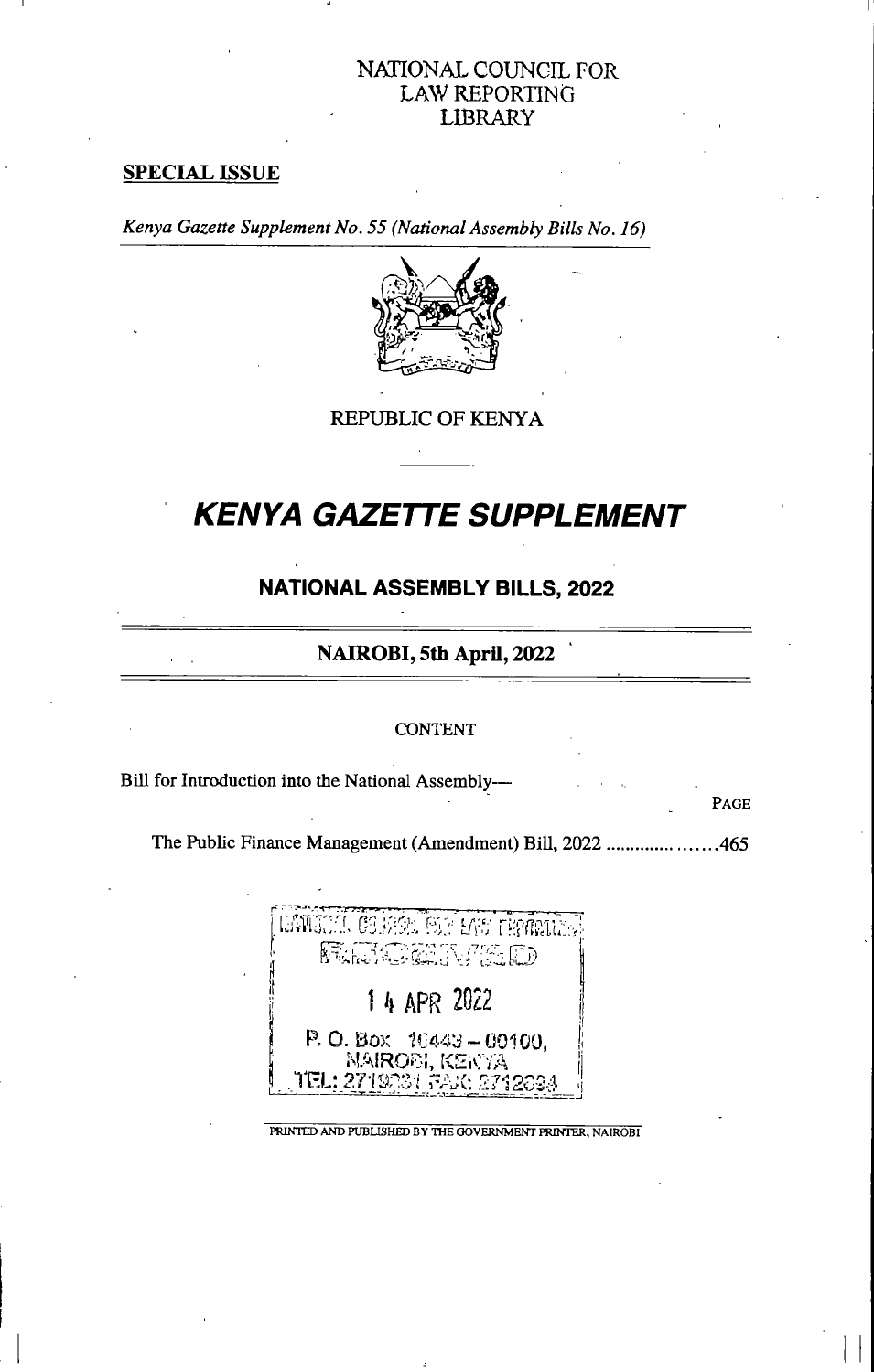## THE PUBLIC FINANCE MANAGEMENT (AMENDMENT) BILL, 2022

## **A Bill**

#### for.

AN ACT of Parliament to amend the Public Finance Management Act, and for connected purposes

**ENACTED** by the Parliament of Kenya, as follows-

1. This Act may be cited as the Public Finance Management (Amendment) Act, 2022. Short title

2. The Public Finance Management Act, 2012 (hereinafter referred to as the "principal Act") is amended in section 2 by inserting the following new definition in the proper alphabetical sequence-

"Institute" means the Institute of Certified Public Accountants of Kenya established under section 3 of Accountants Act.

r

Board.

3. is amended by deleting section 192 and substituting therefor the following new section—<br>Establishment of the  $102$  (1) There is established

Amendment of section 192 of No. 18 of 2012

192. (1) There is established a board to be known as the Public Sector Accounting Standards Board.

(2) The Board shall be a body corporate with perpetual succession and a common seal, and shall in its corporate name, be capable of—

(a) suing and being sued;

- (b) taking, purchasing or otherwise<br>acquiring, borrowing, holding, acquiring, borrowing, charging or disposing of movable and immovable property; and
- (c) doing or performing all such other things or acts necessary for the proper performance of its functions which may lawfully be done by a body corporate.

(3) The Board shall be a successor of the Accounting Standards Board which

#### $\sim$  465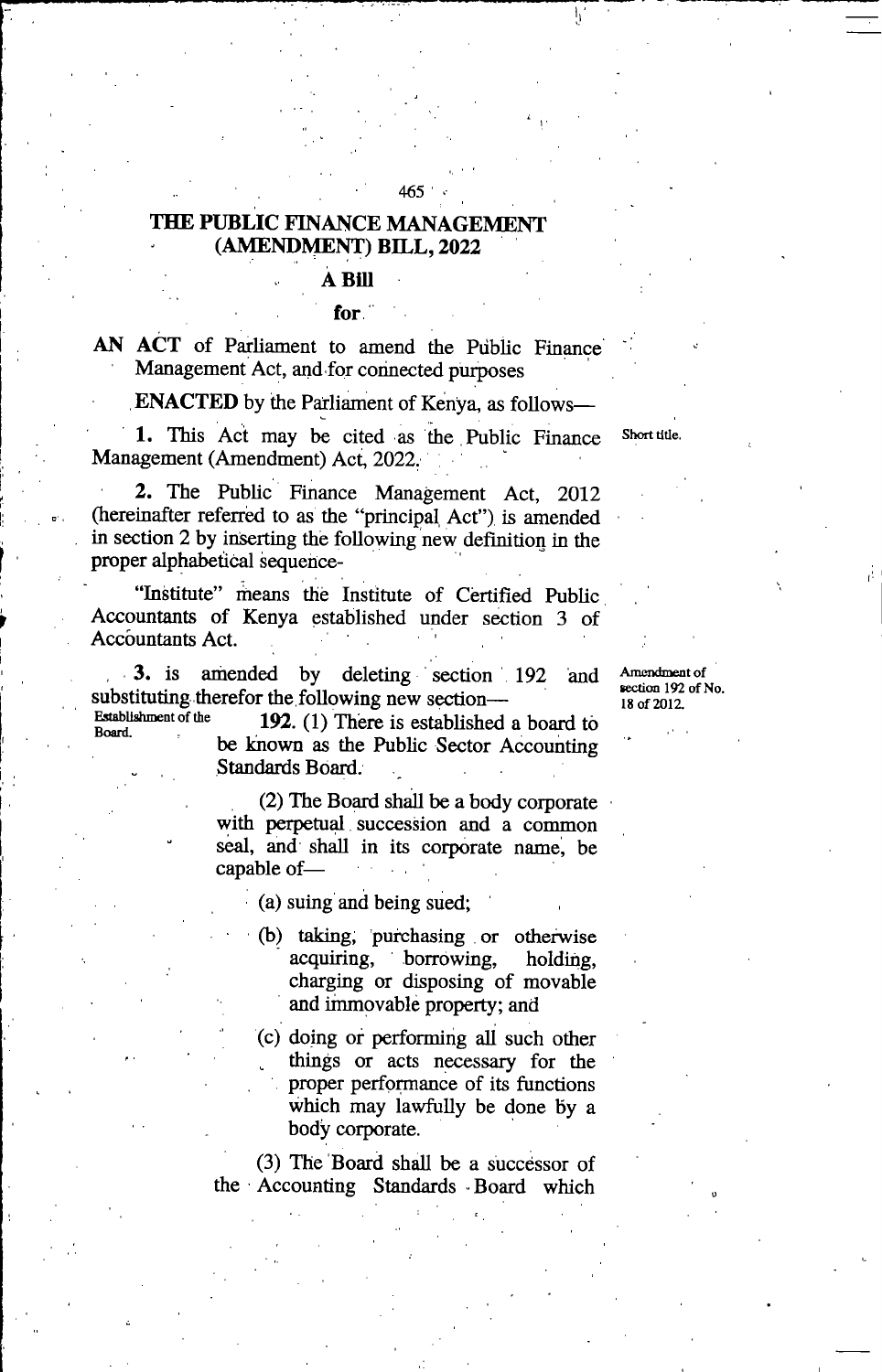existed immediately before the commencement of this Act.

4. The principal Act is amended in section 193 by deleting subsection (5).

- 5. Section 194 of the principal Act is amended —
- (a) in subsection (1) by inserting the following new paragraph immediately after paragraph  $(g)$ —
	- (h) prescribe a framework for implementation of accrual accounting in Government; and

(i) prescribe a risk management framework.

(b) by inserting the following new subsection immediately after subsection  $(5)$ —

(6) Without prejudice to the generahty of subsection (1) (h), the framework for implementation of accrual accounting shall provide for a three-year transition period from the date of commencement of this Act.

6. The principal Act is amended by inserting the following new sections immediately after section 195—

Chief Executive Officer.

195A. (1) The Public Sector Accounting Standards Board shall appoint a<br>chief executive officer through a chief executive officer through a competitive process and, on such terms and conditions as it may determine.

(2) A person shall be qualified for appointment as a chief executive officer, if the person-

- (a) has a degree in accounting or finance;
- (b) is a certified member in good standing with the Institute;
- (c) has at least five years experience in management; and
- (d) meets the requirements of chapter six of the Constitution.

Amendment of section 193 of No. 18 of 20 12. Amendment of section 194 of No. 18 of 20 12.

Insertion of new section in No. 18 of 20 12.

 $\ddot{\phantom{0}}$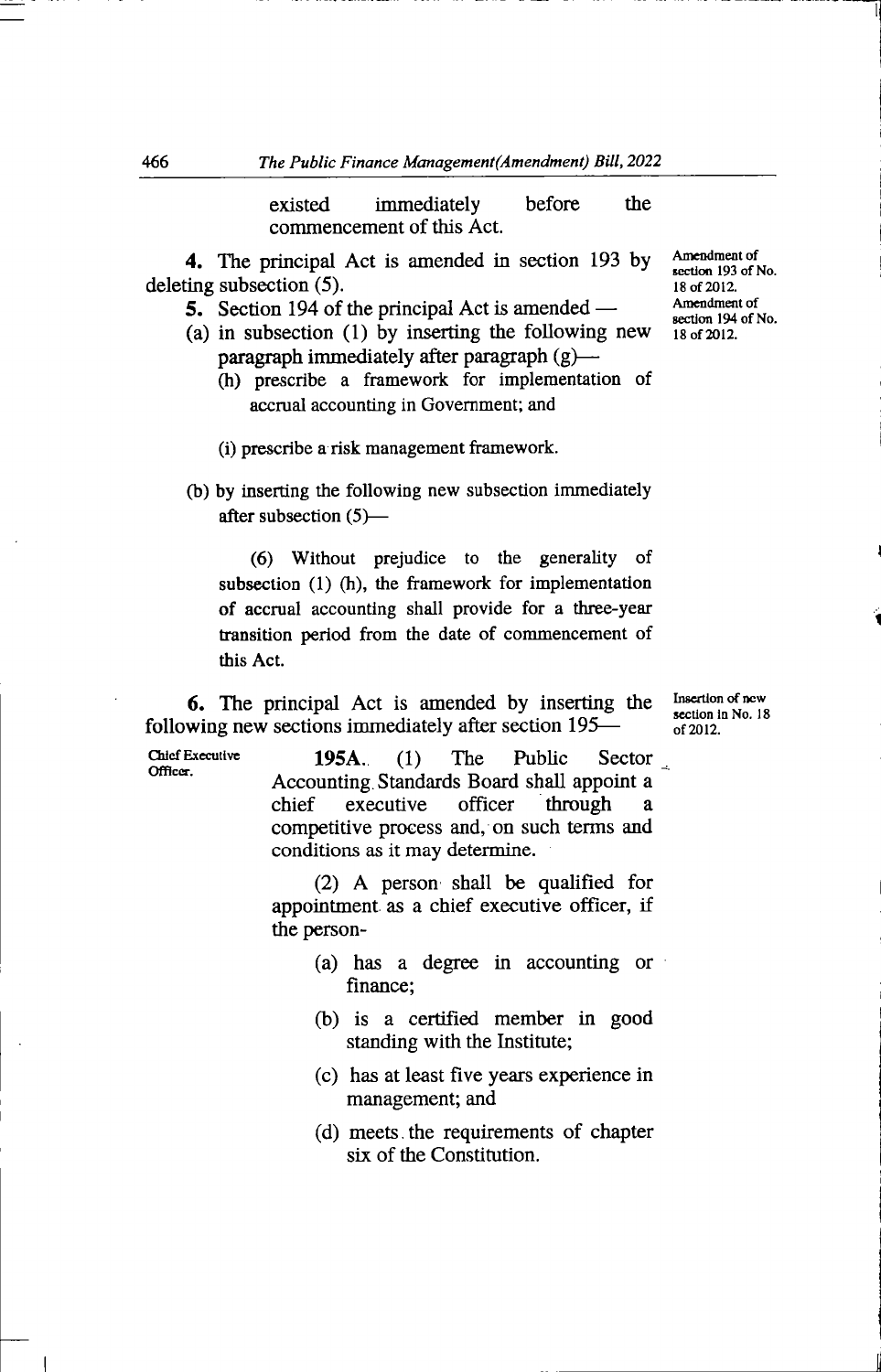(3) The chief executive shall hold office for a period of four years but shall be eligible for reappointment for a further term of four years.

 $(4)$  The chief executive shall, subject to the general direction and control of the Board, be charged with the direction of the , affairs and transactions of the Board, the exercise, discharge and performance of its obj ectives, functions and duties, and the administration and control of the staff of the Board.

195B. (1) The Public Sector Accounting Standards Board may recruit such number of staff, through a competitive process, as may be necessary for the proper and efficient performance of the functions of the Board.

(2) The Public Service Commission may, on the request of the Board, second to the board such number of public officers as may be necessary for the performance of the functions of the Board.

195C. (1) The common seal of the Board shall be kept in such custody as the Board shall direct and shall not be used except on the order of the Board.

 $(2)$  The affixing of the common seal shall be authenticated by the chairperson or any other person authorized in that behalf by a resolution of the Board.

(3) The common seal of the Board when affixed to a document and duly<br>authenticated shall be judicially and be judicially officially noticed and unless the contrary is proved, any necessary order or authorization of the Board under this section shall be presumed to have been duly given.

Staff of the Board.

I

Common seal.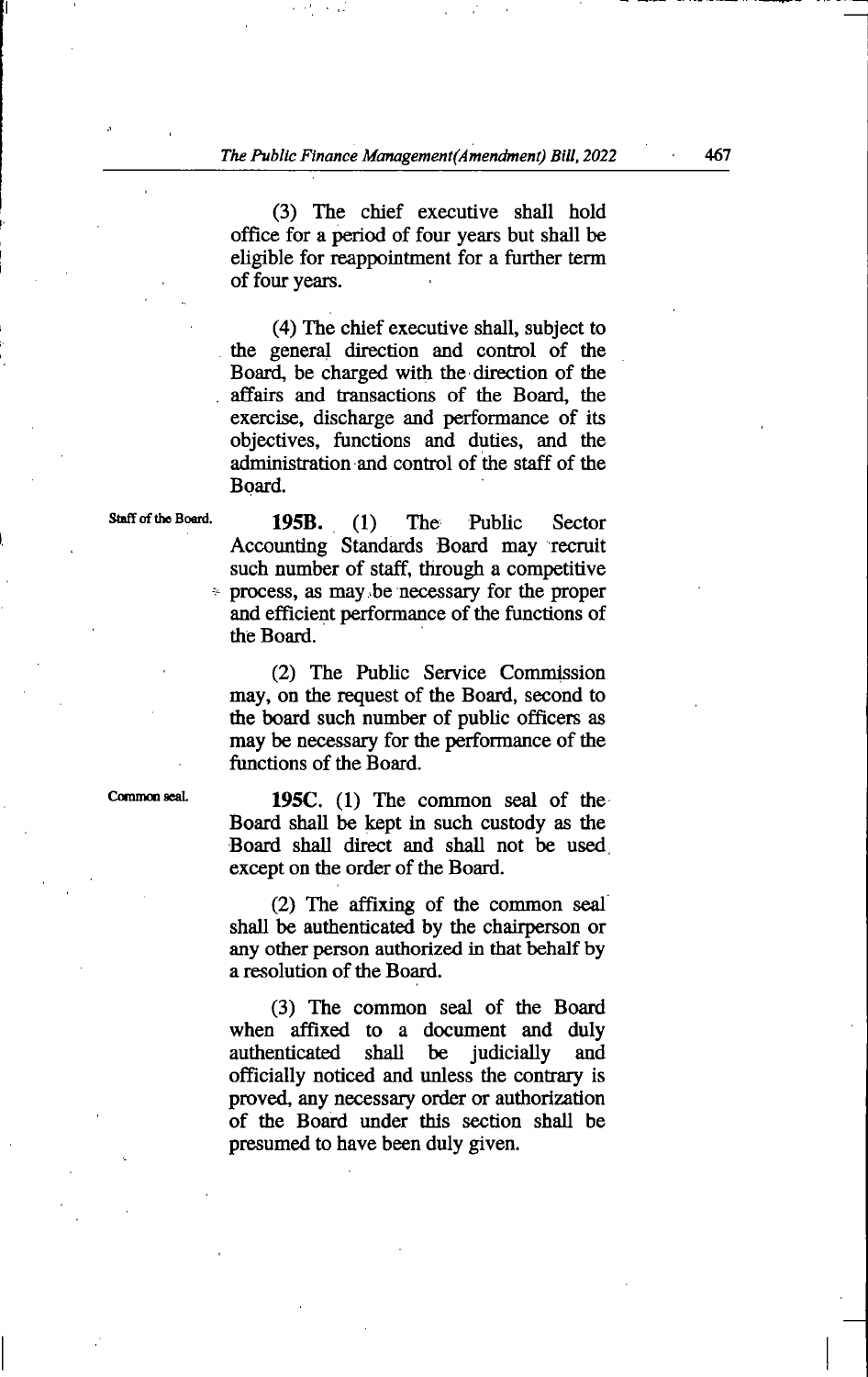| Funds of the Board | 195D. The funds of the Board shall<br>consist of—                                                                                                                             |
|--------------------|-------------------------------------------------------------------------------------------------------------------------------------------------------------------------------|
|                    | (a) such monies as may be appropriated<br>by the National Assembly                                                                                                            |
|                    | (b) such moneys as may be imposed by<br>the Board in the performance of its<br>functions; or                                                                                  |
|                    | $(c)$ such<br>grants, donations<br>$\alpha$<br>endowment received by the Board.                                                                                               |
| Financial year.    | 195 E. The financial year of the Board<br>shall be the period of twelve months ending<br>on the thirtieth of June in each year.                                               |
| Annual estimates.  | 195 F. (1) Before the commencement<br>of each financial year, the Board shall cause<br>to be prepared estimates of the revenue and<br>expenditure of the Board for that year. |

(2) The annual estimates shall make provision for all the estimated expenditure of the Board for the financial year concerned and, in particular, shall provide for the—

- (a) payment of the salaries, allowances and other charges in respect of the staff of the Board;
- (b) payment of pensions, gratuities and other charges and in respect of benefits which are payable out of the funds of the Board;
- (c) maintenance of the buildings and grounds of the Board;
- (d) creation of such funds to meet future or contingent liabilities in respect of benefits, insurance or<br>replacement of buildings or replacement of buildings or<br>installations, equipment and in equipment and in respect of such other matters as the Board may think fit.

r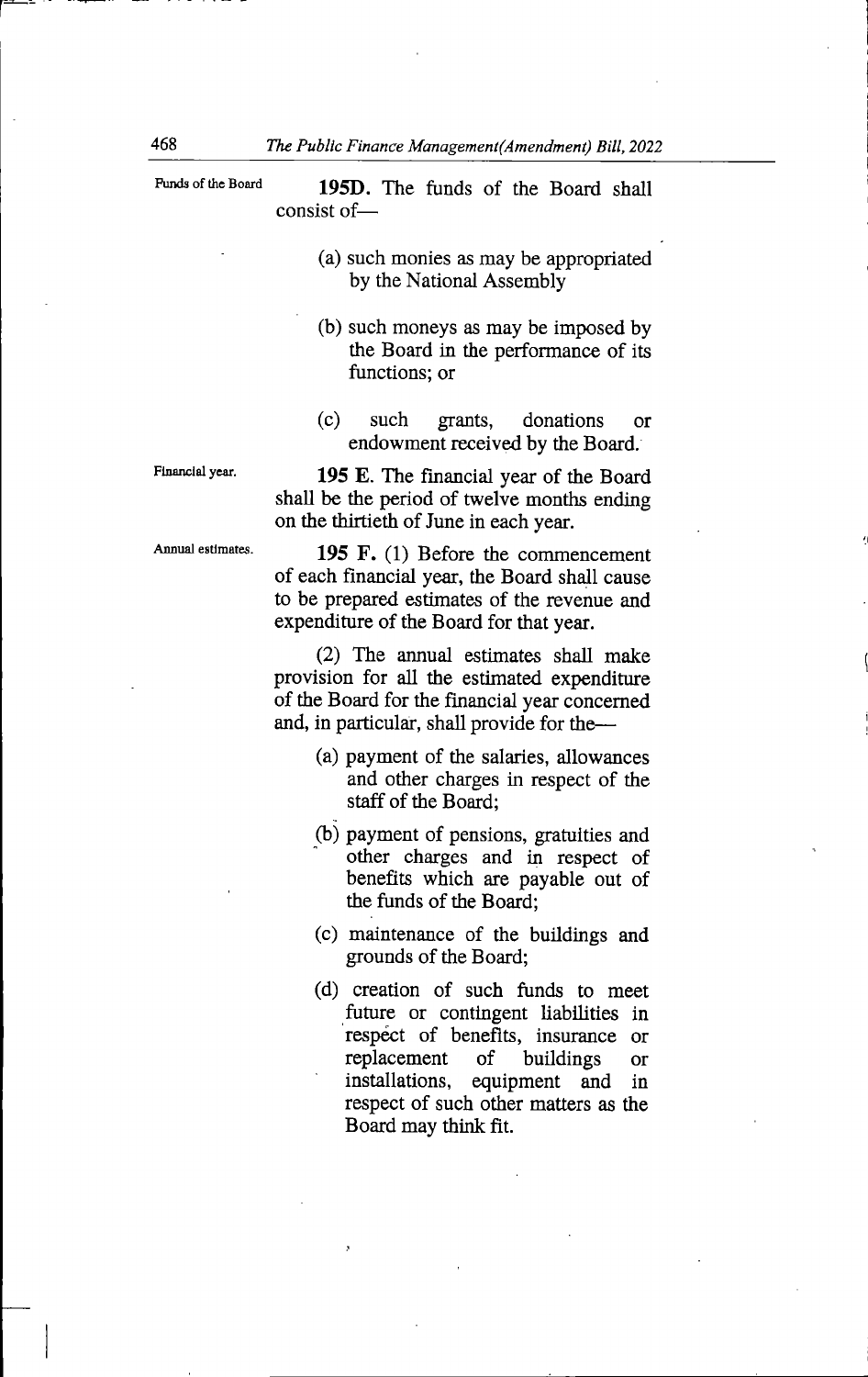(3) The annual estimates shall be<br>approved by the Board before the by the Board before the commencement of the financial year to which they relate and shall be submitted to the Cabinet Secretary for tabling in the National Assembly.

(4) No expenditure shall be incurred for the purposes of the Board except in accordance with the annual estimates approved under subsection (3).

Accounts and audite.

I

I

195G.  $(1)$  The Board shall cause to be kept all proper books and records of accounts of the income, expenditure, assets and liabilities of the Board.

(2) Within a period of three months after the end of each financial year, the Board shall submit to the Auditor-General the accounts of the Board in respect of that year together with a—

- (a) statement of the income and expenditure of the Board during that year; and
- (b) statement of the assets and liabilities of the Board on the last day of that financial year.

(3) The annual accounts of the Board shall be prepared, audited and reported upon<br>in accordance with the provisions of accordance with the provisions of Articles 226 and 229 of the Constitution and the Public Audit Act.

7. The Second Schedule to the principal Act is amended by inserting the following paragraphs inserting the following immediately after paragraph 12—

Amendment of the Second Schedule to No. 18 of 20 12.

13. All the rights, duties, obligations, assets and liabilities of the Public Sector Accounting Standards Board existing at the commencement of this Act shall be automatically and fully transferred to the Board.

14. The administrative directions made by the former Public Sector Accounting Standards Board or by the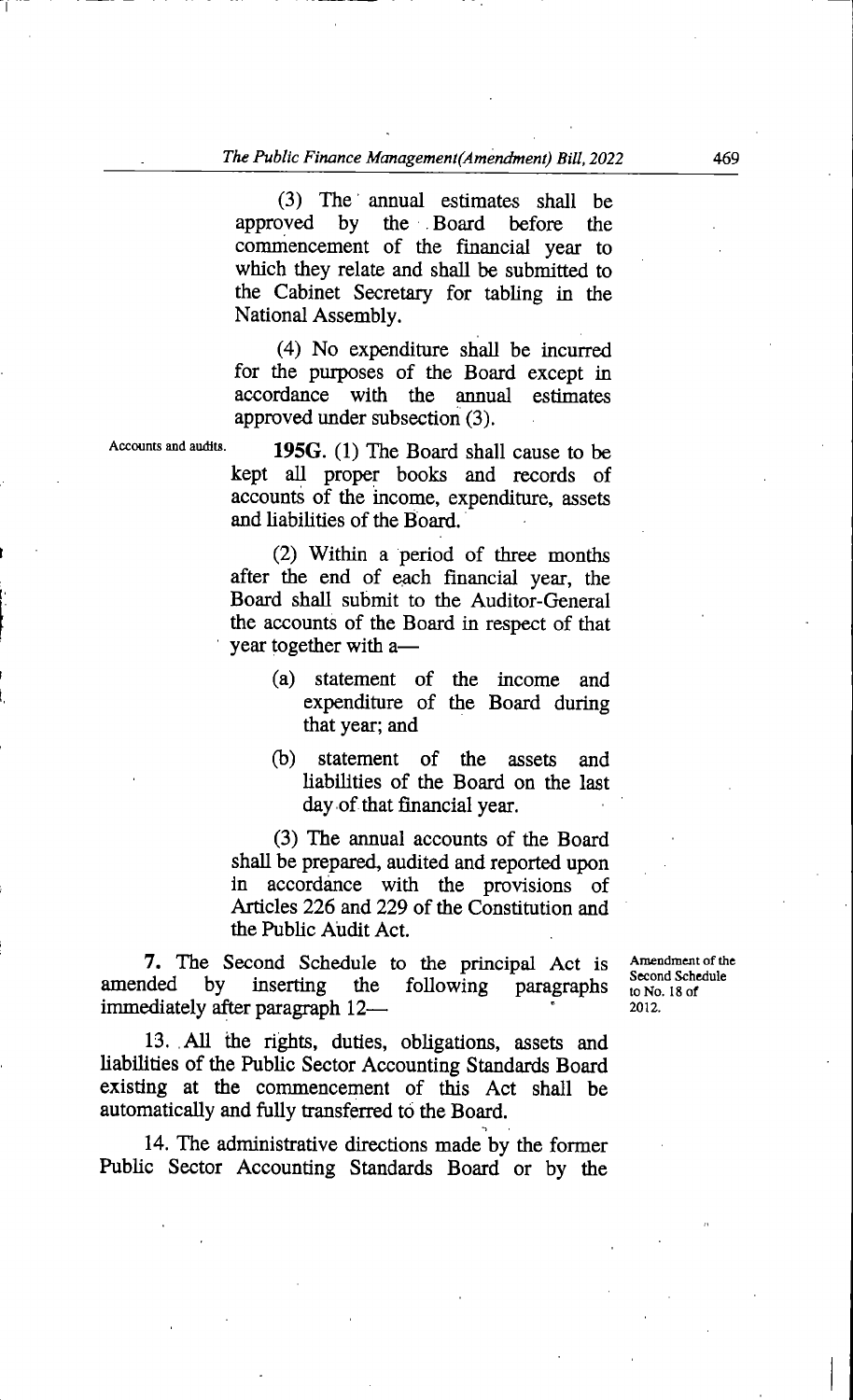$\eta$   $\lambda$ 

Cabinet Secretary which were in force immediately before the commencement of this Act shall, have force as if they were directions made by the Board or the Cabinet Secretary under this Act.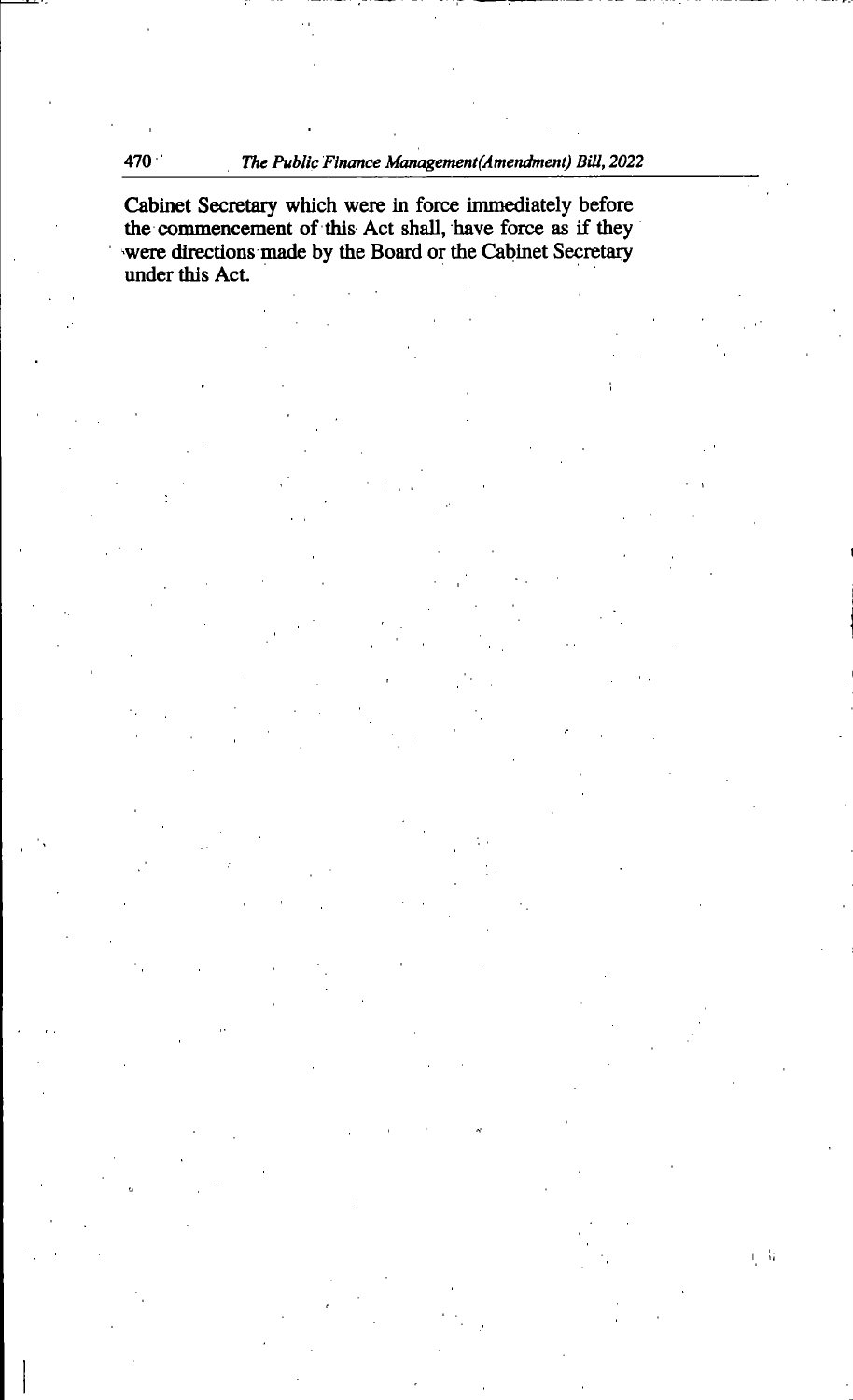#### MEMORANDUM OF OBJECTS AND REASONS

The object of this Bill is to provide for establishment of the Public Sector Accounting Board as a body corporate. The Public Sector Accounting Standards Board was previously established as an agency with the National Treasury under section 192 of the Public Finance Management Act, 2012, The. establishment of the Public Sector Accounting Standards Board, as a body corporate will give the Board independence and will allow for employment of staff of the Board.

Further; the Bill provides for establishment and implementation of a framework for accrual accounting in Government. East African countries such as Rwanda and Tanzania have already implemented accrual accounting.

**Clause 1** of the Bill provides the short title to the Bill.

**Clause 2**, of the Bill amends section  $192$  to establish the Public Sector Accounting Standards Board as a public body corporate.

**Clause**  $3$  of the Bill amends section 193 to provide that the members of the Board/shall be full time members; Further, it deletes the provision that the secretariat of the Board shall be provided by the National Treasury.

**Clause.** 4. of the Bill amends, section.  $194$  of the Act. to provide additional functions, of the Board, that is; to prescribe a framework for implementation;of accrual accounting and a risk management framework.

**Clause:**  $5$  of the Bill inserts. provisions for appointment of the chief executive officer and staff, funds of the Board, financial year and annual estimates.

Clause 6: of the Bill makes savings provisions.

Statement: on: delegation: of: legislative. powers. and limitation of fundamental rights and freedoms.

The  $\epsilon$  Bill<sub>i</sub> does; not delegate legislative powers to the Cabinet Secretary. It does not limit fundamental rights and freedoms.

Statement that the Bill that the Bill does not concerns county governments..

The Bill does not affect the functions of the county governments and is therefore, not; a. Bill, concerning; counties: for, the purposes of the Constitution.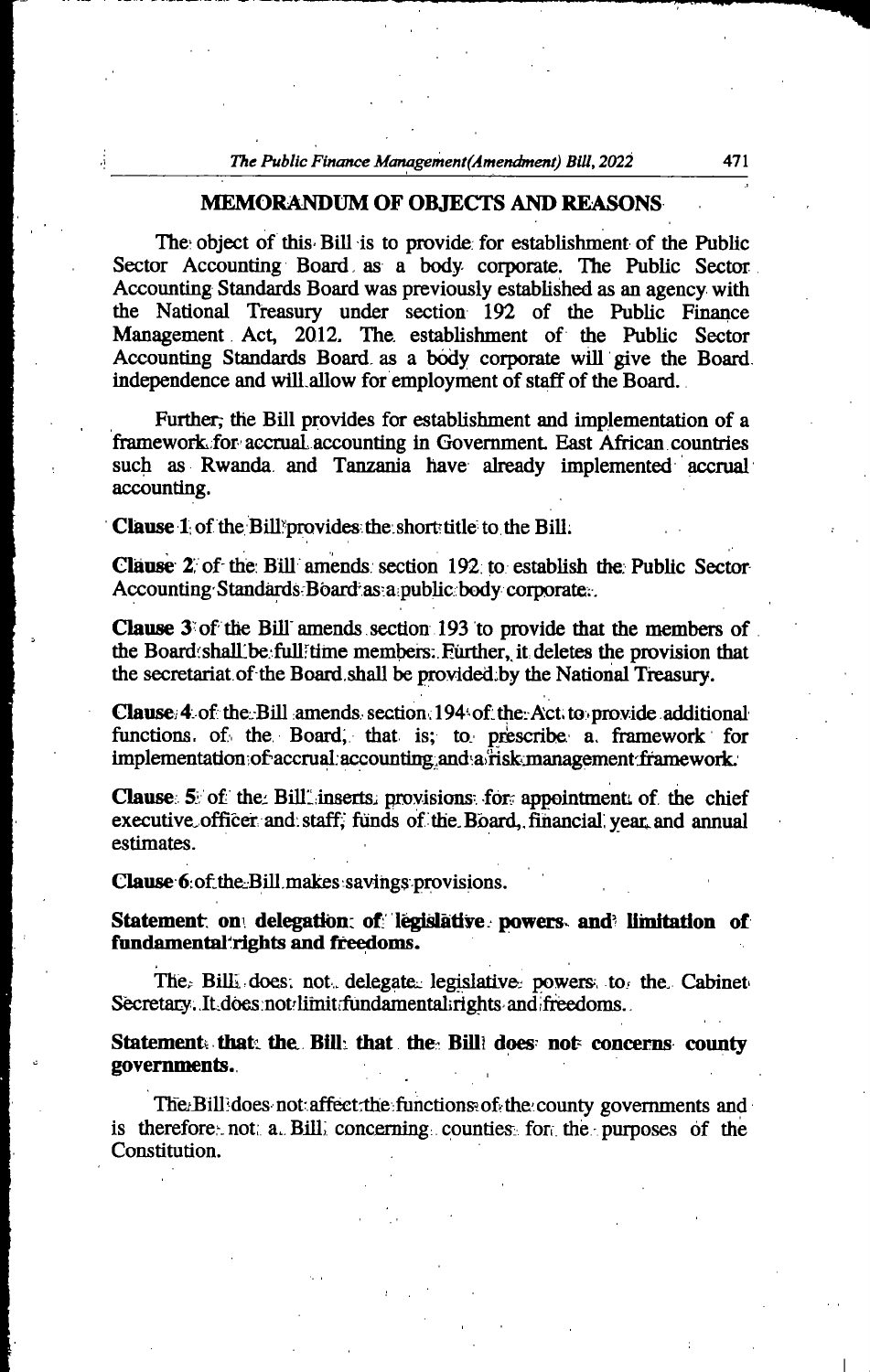Statement that the Bill is not a money Bill within the meaning of Article 114 of the Constitution.

The enactment of this Bill may occasion additional expenditure of public funds.

Dated the 30th March, 2022.

JOSEPH OYULA, Member of Parliament.

i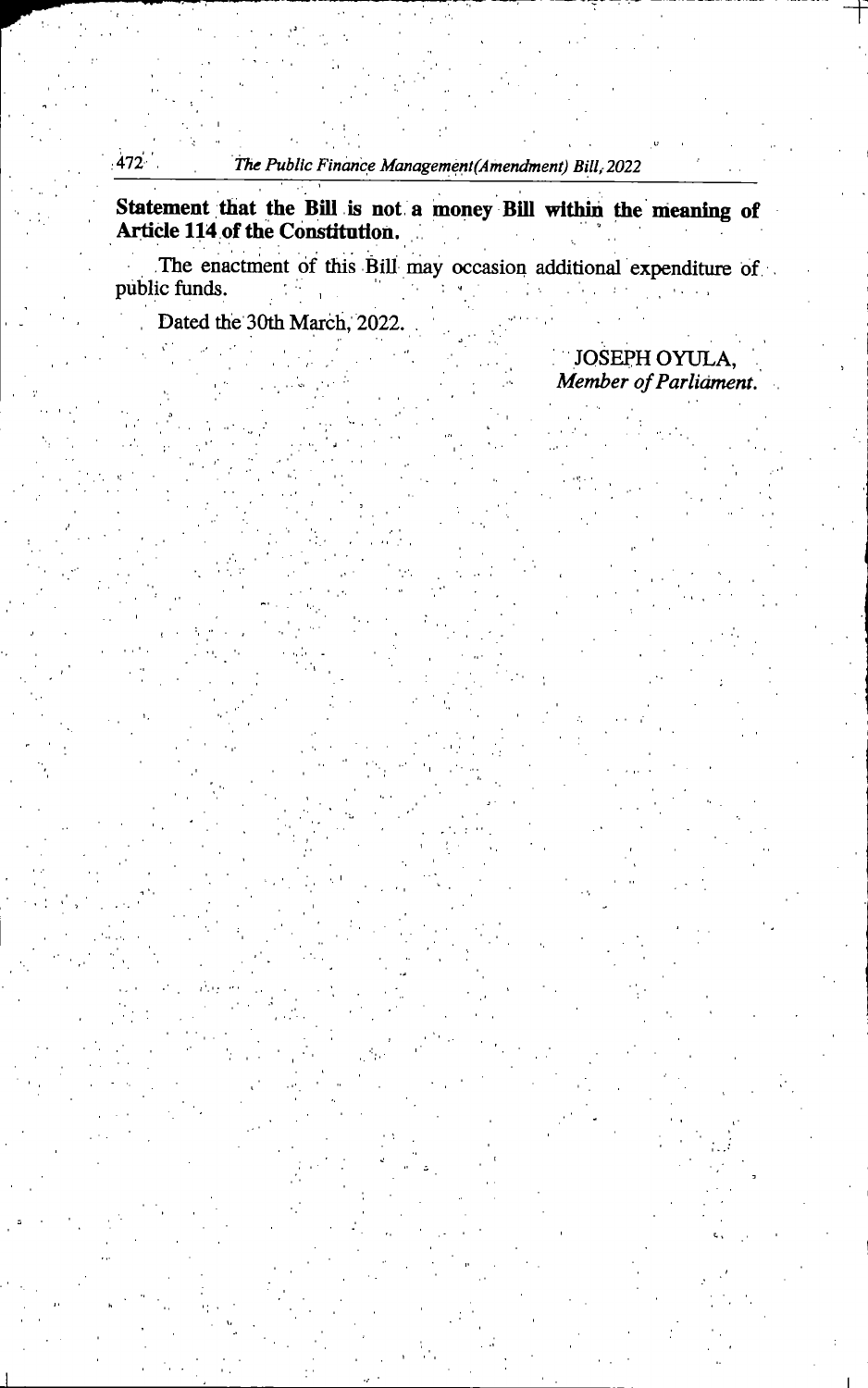## Section 192 it is proposes to amend-

o

)

I,

V

192. Establishment of the Board.

There is established a Public Sector Accounting Standards Board which shall perform the functions set out in this Part.

## Section 193 it is proposed to amend—

193. (1) The Accounting Standards Board shall consist of a representative of each of the following bodies who shall serve on a part time basis-

(a) the Nationd Treasury;

(b) the Controller of Budget;

(c) the Intergovernmental Budget and Economic Council;

(d) the Auditor-General:

(e) the Institute of Certified Public Accountants of Kenya;

(f) the Association of Professional Societies of East Africa;

(g)the Capital Markets Authority;

(h) the Institute of Internal Auditors; and

(i) the Institute of Certified Public Secretaries of Kenya.

^ (2) The Cabinet Secretary shaU appoint a chairperson of the B oard from members nominated under subsection (1).

(3) In making nominations to the.Board, the respective organi sations shall ensure that their nominees are certified members in good standing of a professional body in accounting or finance recognised by law in Kenya.

(4) Members of the Board except ex-officio members shall be appointed by the Cabinet Secretary and serve for a term of not more than three years.

 $(5)$  The National Treasury shall provide secretariat services to the Board and assign or appoint such support staff as may,be necessary for the Board to effectively perform its functions.

(6) The Board may establish and regulate its own operating procedures.

Section 193 of the Bill it is proposed to amend—

194. Functions of the Board